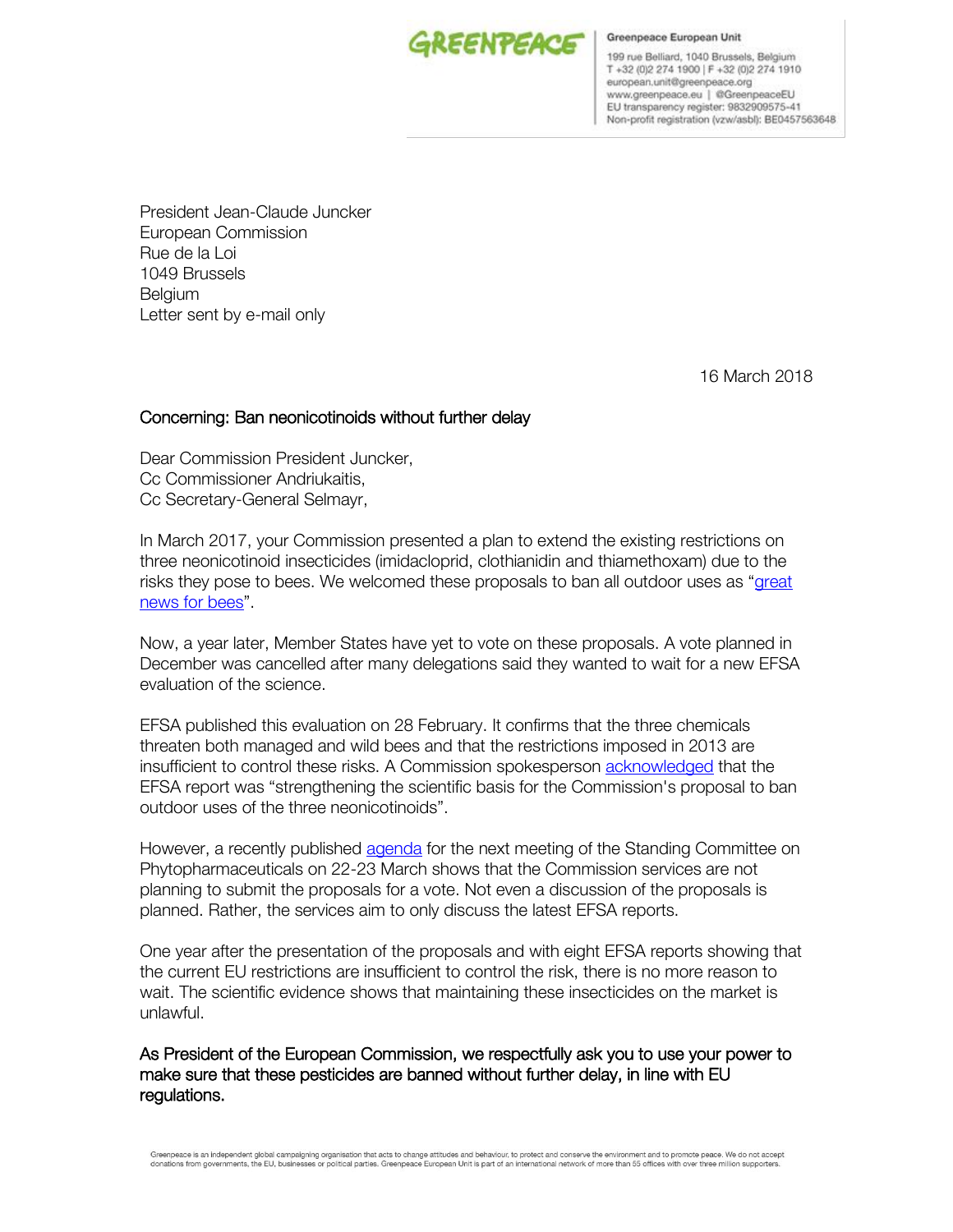We urge you to finally put these proposals to vote at the Standing Committee meeting of 22-23 March. Eleven EU Member States are already in support, including France, the UK, Ireland, Croatia, Slovenia, Luxembourg and Malta. Once a vote is planned, it is likely that more countries will come on board.

Bees and other pollinators remain under threat in Europe. While pesticides are one of multiple factors to blame, the elimination of these chemicals from the environment is a crucial, achievable and effective first step to protect their health and the crucial role they play in our natural ecosystems.

We are counting on you to be the "friend of the bees" you have [reportedly](https://www.politico.eu/article/im-the-bees-man-juncker-on-article-50-day/) declared to be.

Yours sincerely,

Inlin

Jorgo Riss, Director, Greenpeace European Unit

Also on behalf of:

*International organisations*

Avaaz Apiservices - International Beekeeping Development BeeLife - European Beekeeping Coordination Compassion in World Farming European Environmental Bureau European Professional Beekeeping Association Friends of the Earth Gemeinschaft der europäischen Buckfastimker Slow Food Earth Thrive Pesticide Action Network Europe Women Engage for a Common Future

*National, regional and local organisations* 

Apicultural Research Education Center. Greece Asociación Española de Apicultores, Spain Aurelia Stiftung, Germany Bayrischer Bienenzüchter-Verband, Germany Bee Garden, Spain BUND, Germany Bijenstichting, Netherlands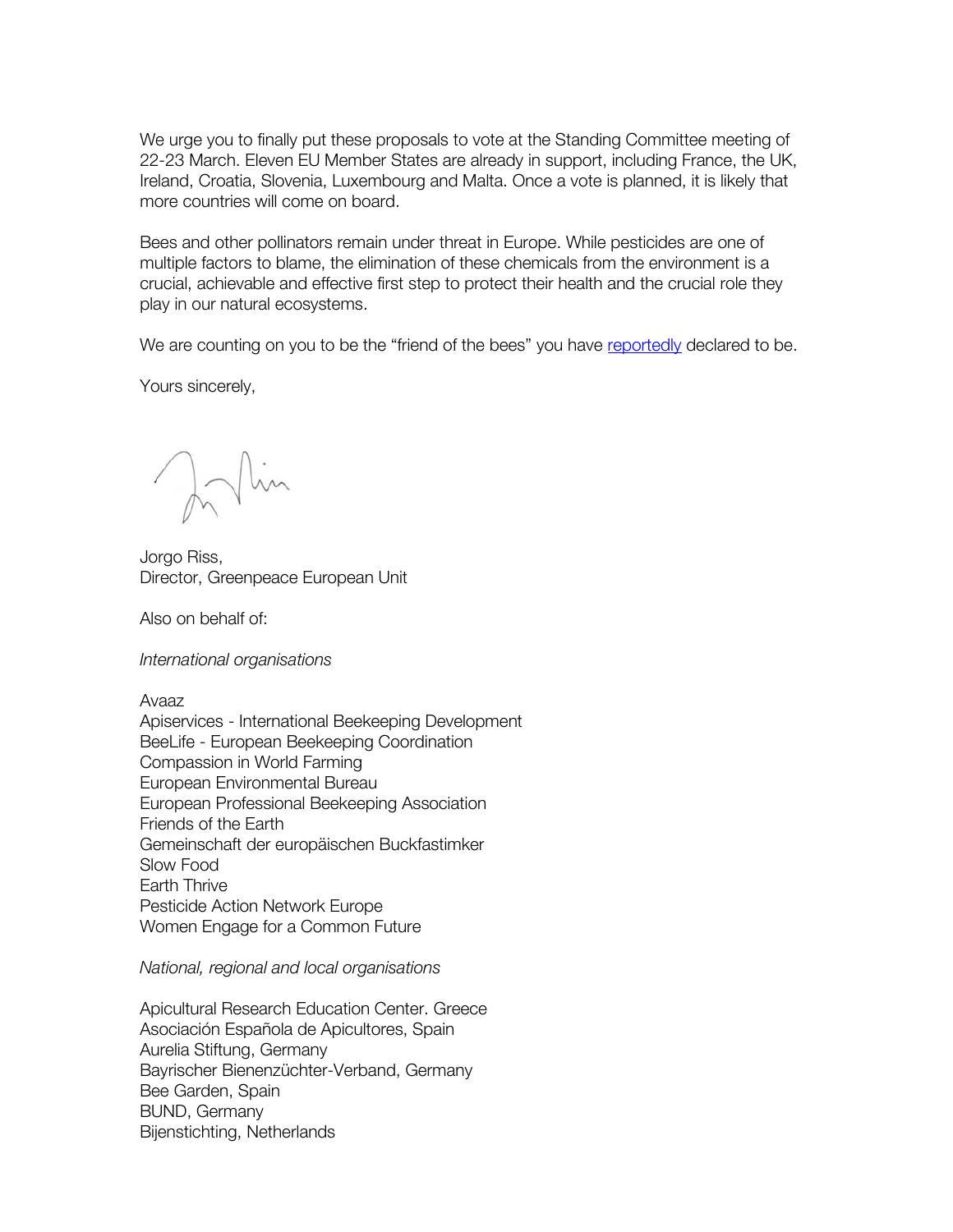Bioland, Germany Bio-Lëtzebuerg Vereenegung fir Bio-Landwirtschaft, Luxembourg Campact, Germany Cari, Belgium Deutscher Berufs und Erwebs Imker Bund, Germany ECOCITY, Greece Ecological Council, Denmark Ecologistas en Acción, Spain Europe and We, Bulgaria Federation of Irish Beekeeping Associations, Ireland Fédération SEPANSO Aquitaine, France Fondazione Italiana per la Ricerca in Agricoltura Biologica e Biodinamica, Italy Fundación Amigos de las Abejas, Spain German Panel of Demeter Beekeepers, Germany Global 2000, Austria La Colmena Feliz, Spain Latvian Fund for Nature, Latvia Mellifera, Germany Meng Landwirtschaft, Luxembourg Mouvement Écologique, Luxembourg natur&ëmwelt, Luxembourg Association for Organic Beekeeping, Bulgaria Pestizid Aktions-Netzwerk, Germany Pollinis, France Proyecto Gran Simio, Spain RedMontañas, Spain ROMAPIS - Romanian Federation of Beekeeping Associations Som fir d'Erhalen an d' Entwécklung vun der Diversitéit, Luxembourg SOS Faim. Luxembourg SOS polinizadores, Spain Syndicat National de l'Apiculture, France The Pollinators, Netherlands Via Pontica Foundation, Bulgaria Umweltinstitut München, Germany UNIÓ DE LLAURADORS. Spain Union Nationale de l'Apiculture Française ; france Unione Nazionale Associazioni Apicoltori Italiani, Italy Wild Bee, Switzerland Vilde bier, Denmark

Enclosure: Overview of EFSA reports since 2013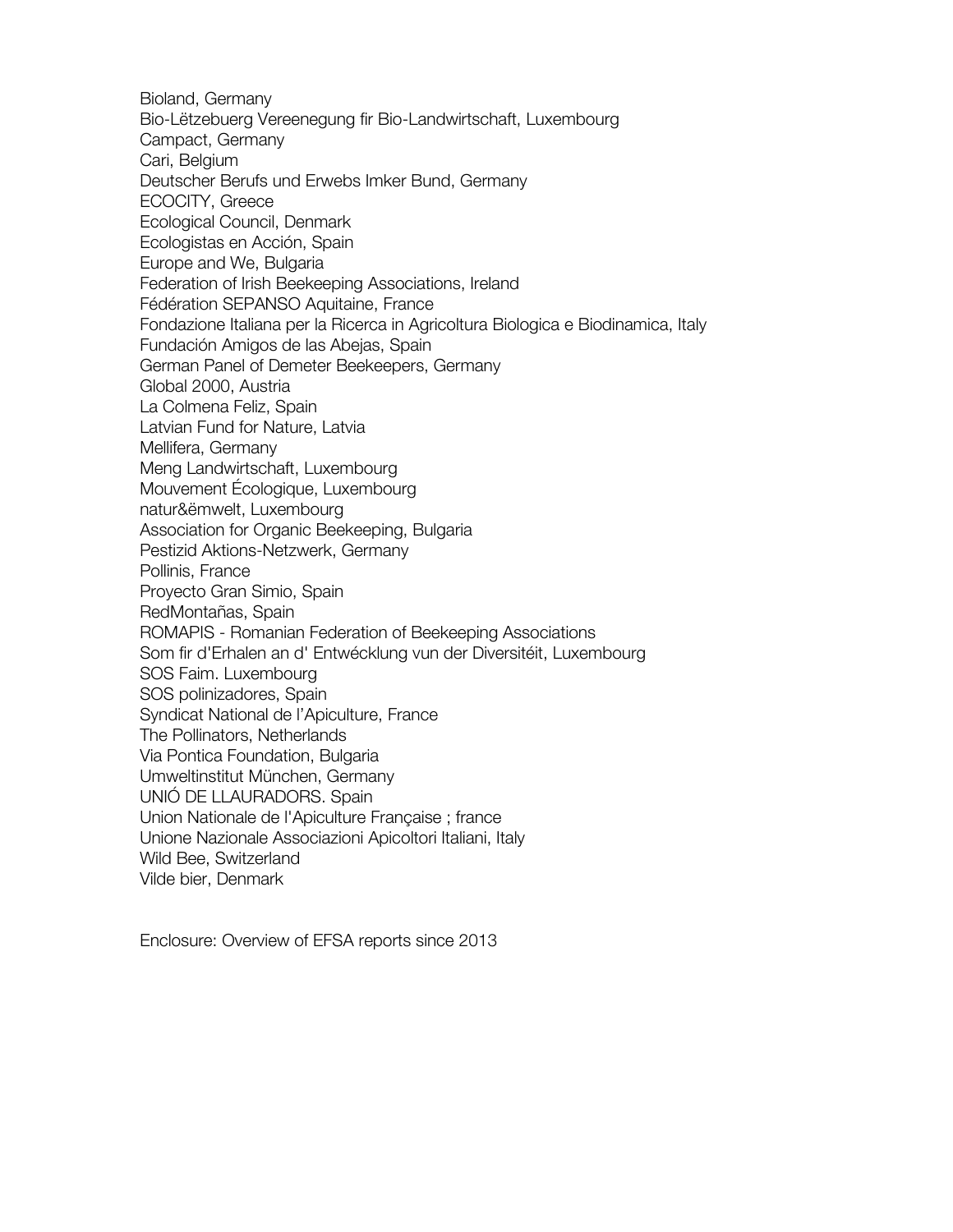